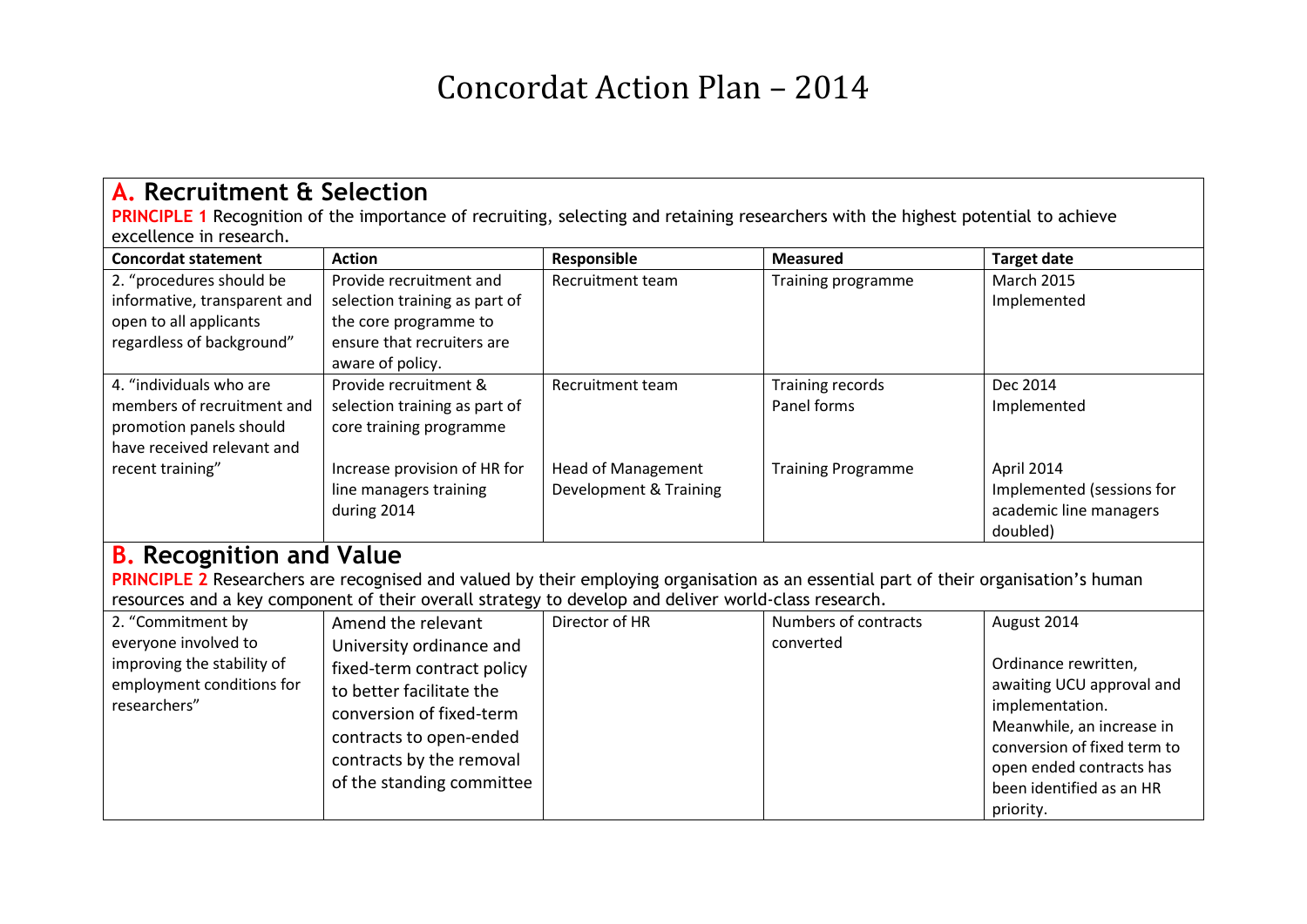| 3. "Employers should ensure                                                                                                         | Provide training for new PIs             | Development Officer for   | <b>Training Programme</b>     | August 2014                  |
|-------------------------------------------------------------------------------------------------------------------------------------|------------------------------------------|---------------------------|-------------------------------|------------------------------|
| that research managers are                                                                                                          | to raise awareness of the                | <b>Research Staff</b>     |                               | "Principles of Management"   |
| made aware of, and                                                                                                                  | Vitae Researcher                         |                           |                               | course introduced for those  |
| understand their                                                                                                                    | Development Framework                    |                           |                               | new to management,           |
| responsibilities for the                                                                                                            | (RDF) and to provide                     |                           |                               | including PIs                |
| management of researchers                                                                                                           | introductory management                  |                           |                               |                              |
| and should provide training                                                                                                         | skills                                   |                           |                               |                              |
| opportunities, including                                                                                                            |                                          | Development Officer for   | Web provision accessible      | April 2014                   |
| equality and diversity                                                                                                              | Incorporate guidance for PIs             | <b>Research Staff</b>     |                               | Completed                    |
| training, to support                                                                                                                | into the DTS web site                    |                           |                               |                              |
| managers in doing this."                                                                                                            |                                          | <b>Head of Management</b> | Programme in place            | Sept 2014                    |
|                                                                                                                                     | Provide leadership                       | Development & Training/   | PI attendance recorded        | Implemented Summer 2014      |
|                                                                                                                                     | development programme to                 | Development Officer for   |                               |                              |
|                                                                                                                                     | include PIs                              | <b>Research Staff</b>     |                               |                              |
| 6. "It is helpful if clear career                                                                                                   | Provide documented career                | Development Officer for   | Pathway document              | April 2014                   |
| frameworks for early stage                                                                                                          | pathway guides for research              | <b>Research Staff</b>     | accessible online             | Ongoing - awaiting review of |
| researchers are outlined in                                                                                                         | staff                                    |                           |                               | promotions procedures for    |
| organisational HR strategies"                                                                                                       |                                          |                           |                               | research staff               |
|                                                                                                                                     | Provide career case studies              | Development Officer for   | Career case studies available |                              |
|                                                                                                                                     | for researchers                          | <b>Research Staff</b>     | online                        | April 2014                   |
|                                                                                                                                     |                                          | <b>Careers Service</b>    |                               | Completed                    |
|                                                                                                                                     | <b>C.</b> Support and Career Development |                           |                               |                              |
| PRINCIPLE 3 Researchers are equipped and supported to be adaptable and flexible in an increasingly diverse, mobile, global research |                                          |                           |                               |                              |
| environment.                                                                                                                        |                                          |                           |                               |                              |
| 4. "All employers will wish to                                                                                                      | Careers seminars provided                | Development Officer for   | <b>Training Programme</b>     | August 2014                  |
| review how their staff can                                                                                                          | as part of the Researcher                | Research Staff.           |                               | Implemented                  |
| access professional,                                                                                                                | Development programme -                  | <b>Careers Service</b>    |                               |                              |
| independent advice on                                                                                                               | to include career                        | <b>HR Officer</b>         |                               |                              |
| career management in                                                                                                                | management, careers inside               |                           |                               |                              |
| general, particularly the                                                                                                           | and outside academia, CV                 |                           |                               |                              |
| prospect of employment                                                                                                              | workshops and interview                  |                           |                               |                              |
| beyond their immediate                                                                                                              | skills training                          |                           |                               |                              |
| discipline base, or offering                                                                                                        |                                          |                           |                               |                              |
| training and placements to                                                                                                          |                                          |                           |                               |                              |

broaden awareness of other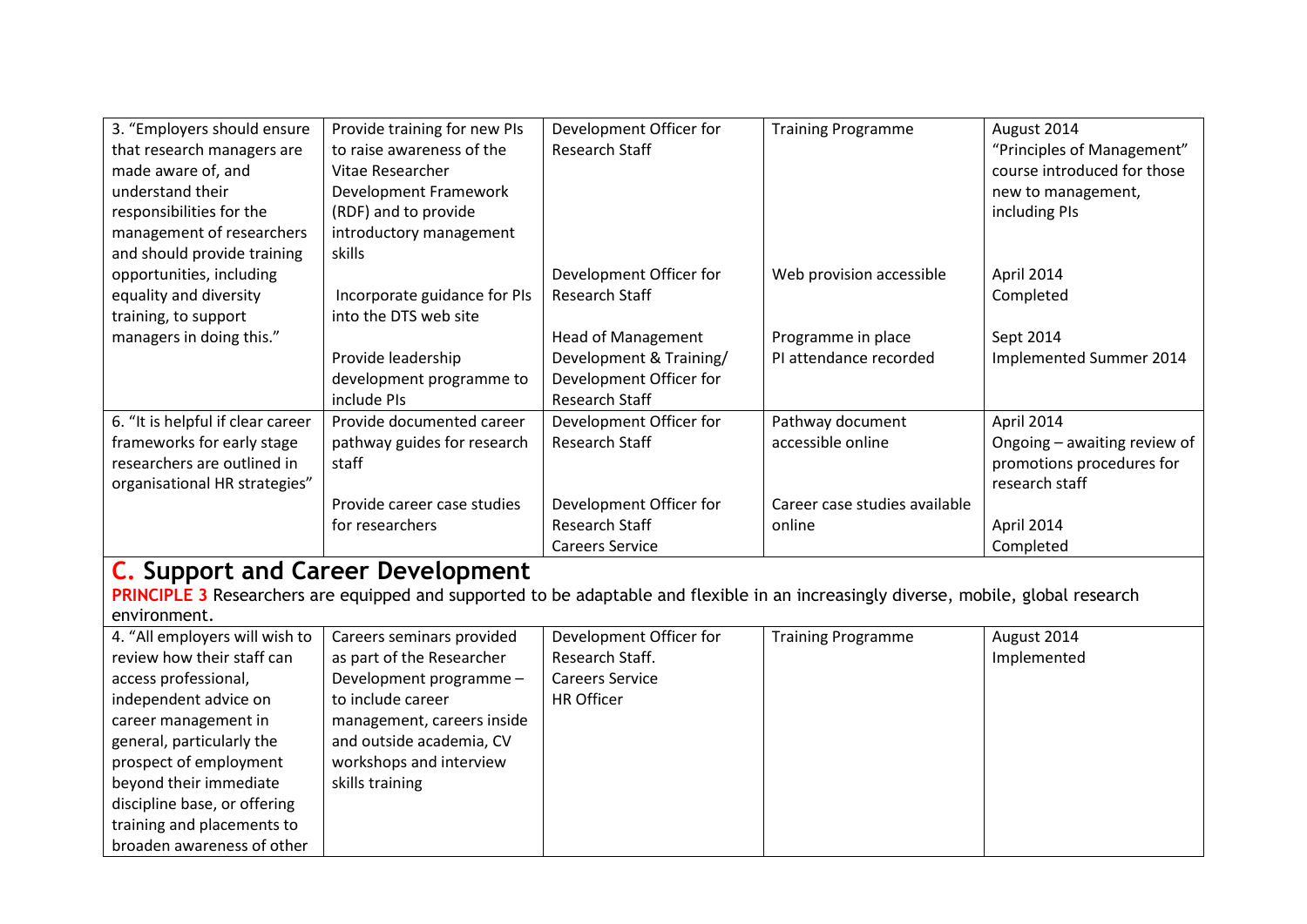| fields and sectors."          |                                                                                                                                          |                           |                               |                             |
|-------------------------------|------------------------------------------------------------------------------------------------------------------------------------------|---------------------------|-------------------------------|-----------------------------|
| 6." [Employers should]        | Provide training for new PIs                                                                                                             | PIs                       | CROS survey 2015              | <b>March 2015</b>           |
| ensure that research          | to raise awareness of the                                                                                                                | Development Officer for   |                               | Partial completion:         |
| managers provide effective    | Vitae Researcher                                                                                                                         | Research Staff.           |                               | "Principles of Management"  |
| research environments for     | Development Framework                                                                                                                    |                           |                               | course introduced for those |
| the training and              | (RDF) and their obligation to                                                                                                            |                           |                               | new to management,          |
| development of researchers    | develop researchers.                                                                                                                     |                           |                               | including PIs               |
| and encourage them to         |                                                                                                                                          |                           |                               |                             |
| maintain or start their       | Provide a range of training                                                                                                              |                           | Training attendances          | Implemented                 |
| continuous professional       | opportunities for researchers                                                                                                            |                           |                               |                             |
| development."                 | within the 4 domains of the                                                                                                              |                           |                               |                             |
|                               | RDF.                                                                                                                                     |                           |                               |                             |
|                               | <b>C.</b> Support and Career Development                                                                                                 |                           |                               |                             |
|                               | PRINCIPLE 4 The importance of researchers' personal and career development, and lifelong learning, is clearly recognised and promoted at |                           |                               |                             |
| all stages of their career.   |                                                                                                                                          |                           |                               |                             |
| 10."Researchers should be     | As B.2.6. and C.3.4 above                                                                                                                | Development Officer for   | Pathway document              | April 2014                  |
| empowered by having a         |                                                                                                                                          | Research Staff.           | accessible online.            | See above                   |
| realistic understanding of,   |                                                                                                                                          | <b>Careers Service</b>    |                               |                             |
| and information about, their  |                                                                                                                                          | <b>HR Officer</b>         | Career case studies available | April 2014                  |
| own career development        |                                                                                                                                          |                           | online.                       | Implemented                 |
| and career direction          |                                                                                                                                          |                           |                               |                             |
| options It is important that  |                                                                                                                                          |                           | Training Programme.           | August 2014                 |
| researchers have access to    |                                                                                                                                          |                           |                               | Implemented                 |
| honest and transparent        |                                                                                                                                          |                           |                               |                             |
| advice on their prospects for |                                                                                                                                          |                           |                               |                             |
| success in their preferred    |                                                                                                                                          |                           |                               |                             |
| career."                      |                                                                                                                                          |                           |                               |                             |
| 11."Employers will wish to    | Provide Module 1 of PGCtHE                                                                                                               | Development Officer for   | Scheme registration           | November 2013               |
| ensure that developmental     | scheme for researchers who                                                                                                               | Research Staff.           | Scheme Induction              | January 2014                |
| activities open to            | teach (>45 hours per year).                                                                                                              | <b>Head of Management</b> | Successful completion of      | Spring 2015                 |
| researchers include           | Completion of module 1                                                                                                                   | Development & Training    | first candidate cohort.       |                             |
| preparation for academic      | leads to AFHEA status.                                                                                                                   |                           |                               | Implemented                 |
| practice"                     |                                                                                                                                          |                           |                               |                             |
| 12. "Employers will ensure    | As C.4.11 above                                                                                                                          | Development Officer for   | Scheme registration           | November 2013               |
| that where researchers are    |                                                                                                                                          | Research Staff.           | Scheme Induction              | January 2014                |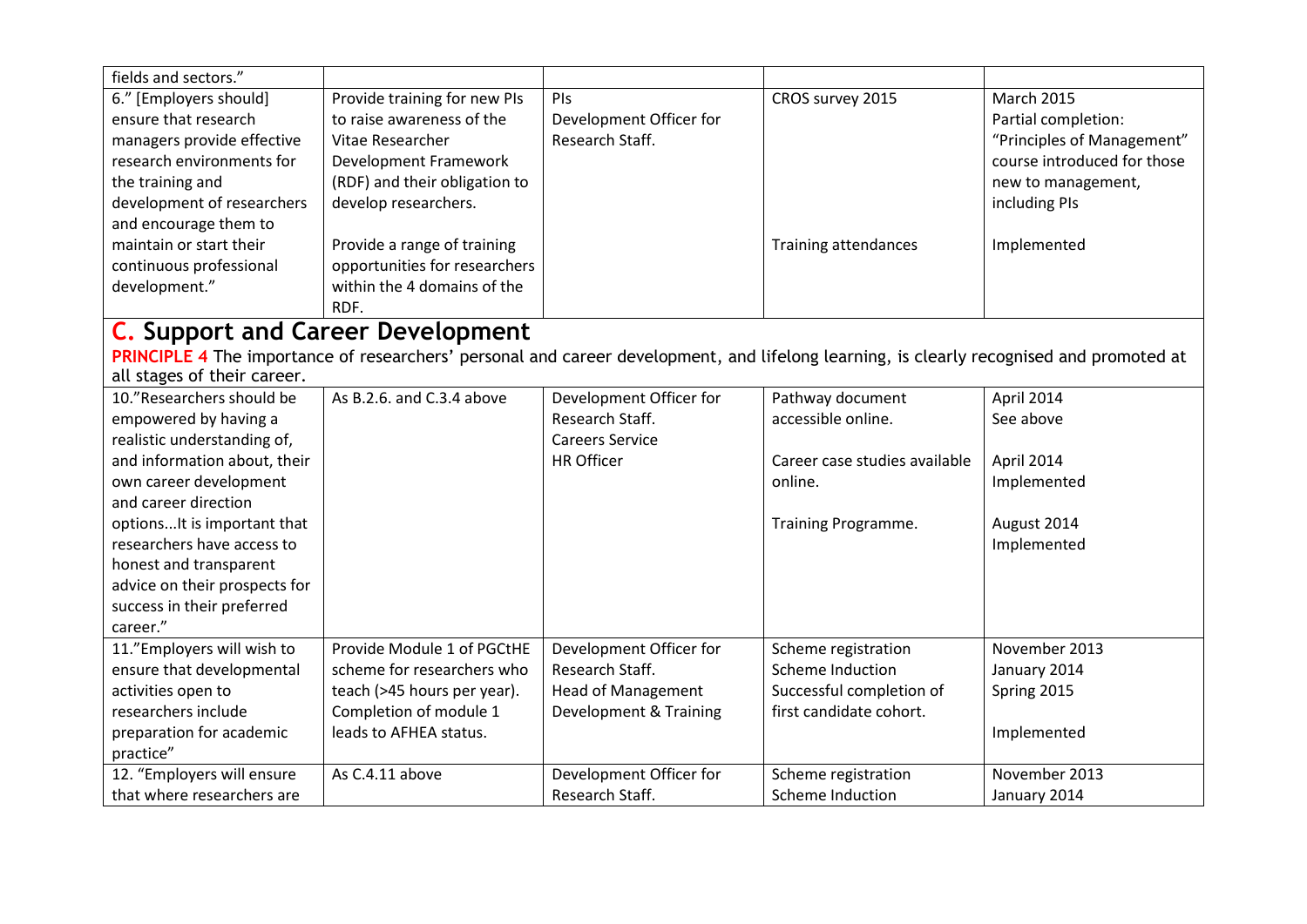| provided with teaching and                                                                                                       |                             | <b>Head of Management</b> | Successful completion of      | Spring 2015                  |  |
|----------------------------------------------------------------------------------------------------------------------------------|-----------------------------|---------------------------|-------------------------------|------------------------------|--|
| demonstrating opportunities                                                                                                      |                             | Development & Training    | first candidate cohort.       | Implemented                  |  |
| as part of their career                                                                                                          |                             |                           |                               |                              |  |
| development, suitable                                                                                                            | Provide costed options      | Development Officer for   | Options paper submitted       | April 2014                   |  |
| training and support is                                                                                                          | paper for extending some    | Research Staff.           |                               | Completed: pilot to go ahead |  |
| provided."                                                                                                                       | training provision to those |                           |                               | in 2015 (see 2015/16 action  |  |
|                                                                                                                                  | researchers who teach (<45  |                           |                               | plan)                        |  |
|                                                                                                                                  | hours per year)             |                           |                               |                              |  |
| 13. "Employers and                                                                                                               | Survey Colleges to check    | Development Officer for   | Survey issued                 | February 2014                |  |
| researchers can often                                                                                                            | whether research staff are  | <b>Research Staff</b>     |                               | Implemented                  |  |
| benefit if researchers have                                                                                                      | included in staff meetings  |                           |                               | Creation of research staff   |  |
| an input into policy and                                                                                                         | and on research and other   |                           |                               | working group (RSWG) to      |  |
| practice through appropriate                                                                                                     | relevant committees         |                           |                               | ensure greater               |  |
| representation at staff                                                                                                          |                             |                           |                               | representation at            |  |
| meetings and on                                                                                                                  |                             |                           |                               | institutional level.         |  |
| organisation or management                                                                                                       |                             |                           |                               |                              |  |
| committees."                                                                                                                     |                             |                           |                               |                              |  |
| <b>D.</b> Researchers' Responsibilities                                                                                          |                             |                           |                               |                              |  |
| PRINCIPLE 5 Individual researchers share the responsibility for and need to pro-actively engage in their own personal and career |                             |                           |                               |                              |  |
| development, and lifelong learning.                                                                                              |                             |                           |                               |                              |  |
| 5. "Research managers and                                                                                                        | As B.2.6. and C.3.4 above   | Development Officer for   | Pathway document              | April 2014                   |  |
| employers also have a                                                                                                            |                             | Research Staff.           | accessible online.            | See above                    |  |
| responsibility to provide                                                                                                        |                             | <b>Careers Service</b>    |                               |                              |  |
| honest advice and                                                                                                                |                             | <b>HR Officer</b>         | Career case studies available | April 2014                   |  |
| appropriate structures, and                                                                                                      |                             |                           | online.                       | Implemented                  |  |
| to equip researchers with                                                                                                        |                             |                           |                               |                              |  |
| the tools to manage their                                                                                                        |                             |                           | Training Programme.           | August 2014                  |  |
| own careers."                                                                                                                    |                             |                           |                               | Implemented                  |  |
| <b>E.</b> Diversity and Equality                                                                                                 |                             |                           |                               |                              |  |
| PRINCIPLE 6 Diversity and equality must be promoted in all aspects of the recruitment and career management of researchers.      |                             |                           |                               |                              |  |
| 4. "Employers should ensure                                                                                                      | Participate in Athena SWAN  | Development Officer for   | Meetings attended             | August 2014                  |  |
| that the working conditions                                                                                                      | career development working  | research Staff/ Athena    |                               | Implemented                  |  |
| for researchers provide the                                                                                                      | group to ensure researcher  | <b>SWAN Officer</b>       |                               |                              |  |
| flexibility necessary for                                                                                                        | voice is taken into         |                           |                               |                              |  |